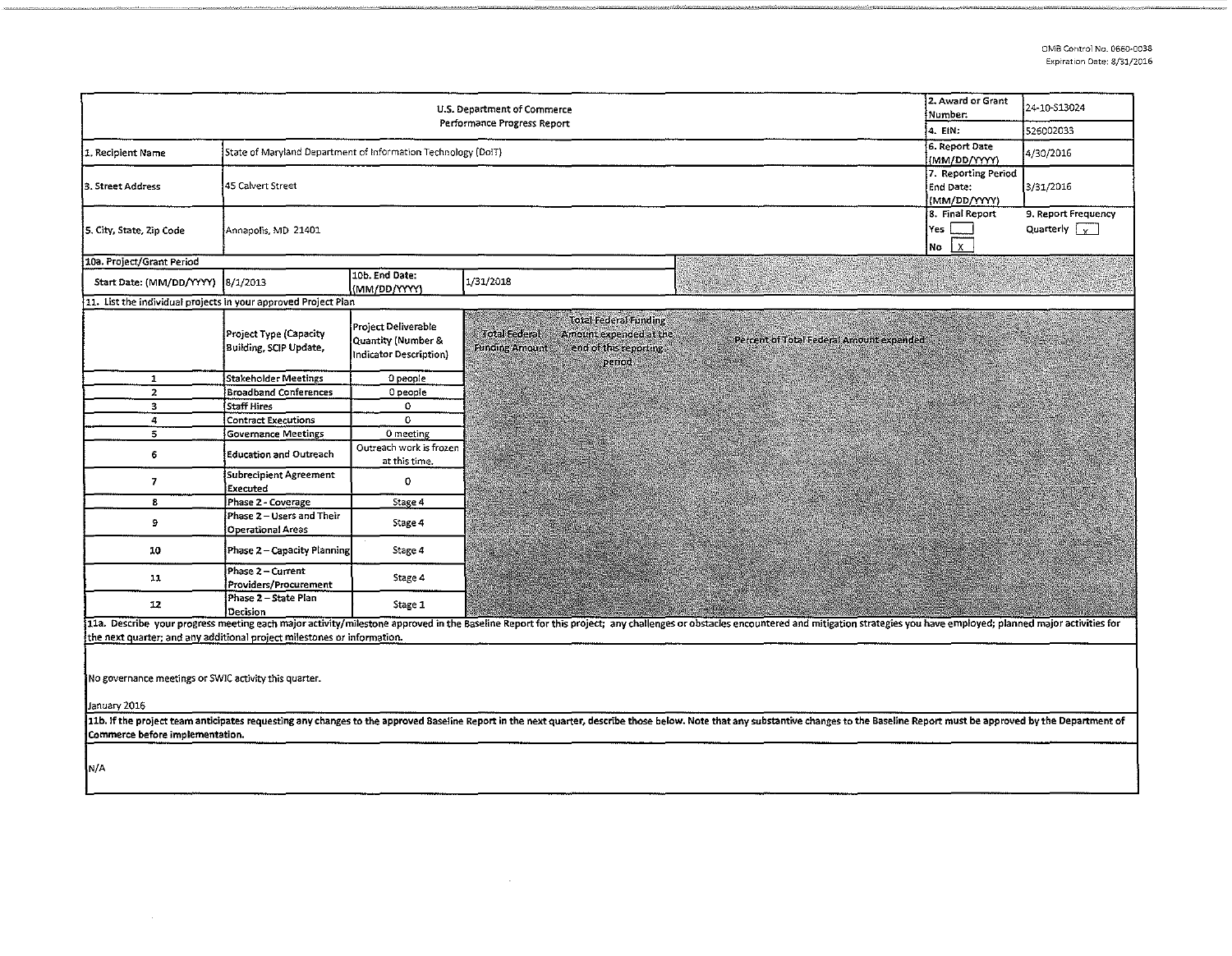| 11c. Provide any other information that would be useful to NTIA as it assesses this project's progress.                                                    |                                                              |                                                                                 |                  |                      |                      |                   |                 |                            |                             |  |
|------------------------------------------------------------------------------------------------------------------------------------------------------------|--------------------------------------------------------------|---------------------------------------------------------------------------------|------------------|----------------------|----------------------|-------------------|-----------------|----------------------------|-----------------------------|--|
|                                                                                                                                                            |                                                              |                                                                                 |                  |                      |                      |                   |                 |                            |                             |  |
|                                                                                                                                                            |                                                              |                                                                                 |                  |                      |                      |                   |                 |                            |                             |  |
| N/A                                                                                                                                                        |                                                              |                                                                                 |                  |                      |                      |                   |                 |                            |                             |  |
|                                                                                                                                                            |                                                              |                                                                                 |                  |                      |                      |                   |                 |                            |                             |  |
| 11d. Describe any success stories or best practices you have identified. Please be as specific as possible.                                                |                                                              |                                                                                 |                  |                      |                      |                   |                 |                            |                             |  |
| N/A                                                                                                                                                        |                                                              |                                                                                 |                  |                      |                      |                   |                 |                            |                             |  |
| 12. Personnel                                                                                                                                              |                                                              |                                                                                 |                  |                      |                      |                   |                 |                            |                             |  |
| 12a. If the project is not fully staffed, describe how any lack of staffing may impact the project's time line and when the project will be fully staffed. |                                                              |                                                                                 |                  |                      |                      |                   |                 |                            |                             |  |
|                                                                                                                                                            |                                                              |                                                                                 |                  |                      |                      |                   |                 |                            |                             |  |
|                                                                                                                                                            |                                                              |                                                                                 |                  |                      |                      |                   |                 |                            |                             |  |
|                                                                                                                                                            |                                                              |                                                                                 |                  |                      |                      |                   |                 |                            |                             |  |
| 12b. Staffing Table                                                                                                                                        |                                                              |                                                                                 |                  |                      |                      |                   |                 |                            |                             |  |
| Job Title                                                                                                                                                  | FTE%                                                         |                                                                                 |                  |                      | Project (s) Assigned |                   |                 |                            | Change                      |  |
| Assistant Bureau Chief/Chief                                                                                                                               |                                                              |                                                                                 |                  |                      |                      |                   |                 |                            |                             |  |
| Information Officer;                                                                                                                                       |                                                              |                                                                                 |                  |                      |                      |                   |                 |                            |                             |  |
| Technology and Information                                                                                                                                 |                                                              |                                                                                 |                  |                      |                      |                   |                 |                            |                             |  |
| Management Command of the                                                                                                                                  |                                                              | Law Enforcement SME for FirstNet/SLIGP work                                     |                  |                      |                      |                   | No Change       |                            |                             |  |
| Maryland Department of State                                                                                                                               |                                                              |                                                                                 |                  |                      |                      |                   |                 |                            |                             |  |
| Police                                                                                                                                                     | 20%                                                          |                                                                                 |                  |                      |                      |                   |                 |                            |                             |  |
| Department of Information                                                                                                                                  |                                                              |                                                                                 |                  |                      |                      |                   |                 |                            |                             |  |
| Technology Radio System                                                                                                                                    |                                                              | Program Management at the State level for SLIGP                                 |                  |                      |                      |                   |                 |                            | No Change                   |  |
| Director                                                                                                                                                   | 20%                                                          |                                                                                 |                  |                      |                      |                   |                 |                            |                             |  |
|                                                                                                                                                            |                                                              |                                                                                 |                  |                      |                      |                   |                 |                            |                             |  |
| Department of Information                                                                                                                                  |                                                              | Engineering and program management support at the State level for FirstNet work |                  |                      |                      |                   |                 |                            | No Change                   |  |
| Technology Systems Engineer                                                                                                                                | 30%                                                          |                                                                                 |                  |                      |                      |                   |                 |                            |                             |  |
| Department of Information                                                                                                                                  |                                                              |                                                                                 |                  |                      |                      |                   |                 |                            |                             |  |
| <b>Technology GIS Deputy</b>                                                                                                                               |                                                              | GIS support at the State level                                                  |                  |                      |                      |                   |                 |                            | No Change                   |  |
| Director                                                                                                                                                   | 10%                                                          |                                                                                 |                  |                      |                      |                   |                 |                            |                             |  |
|                                                                                                                                                            |                                                              |                                                                                 |                  |                      |                      |                   |                 |                            |                             |  |
| 13. Subcontracts (Vendors and/or Subrecipients)                                                                                                            |                                                              |                                                                                 |                  |                      |                      |                   |                 |                            |                             |  |
| 13a. Subcontracts Table - Include all subcontractors. The totals from this table must equal the "Subcontracts Total" in Question 14f.                      |                                                              |                                                                                 |                  |                      |                      |                   |                 |                            |                             |  |
|                                                                                                                                                            | <b>Subcontract Purpose</b><br><b>Broadband Technical SME</b> |                                                                                 | Type             |                      | Contract             |                   |                 | <b>Total Federal Funds</b> | <b>Total Matching Funds</b> |  |
| Name                                                                                                                                                       |                                                              |                                                                                 | (Vendor/Subrec.) | RFP/RFQ Issued (Y/N) | Executed<br>(Y/N)    | <b>Start Date</b> | <b>End Date</b> | Allocated                  | Allocated                   |  |
|                                                                                                                                                            |                                                              |                                                                                 |                  |                      |                      |                   |                 |                            |                             |  |
| Integrity Consulting                                                                                                                                       |                                                              |                                                                                 | Contractor       | Y                    | Υ                    | 12.9.14           | 7.31.16         | \$313,560.00               | \$0.00                      |  |
| University of Maryland Center                                                                                                                              |                                                              |                                                                                 |                  |                      |                      |                   |                 |                            |                             |  |
| for Health and Homeland                                                                                                                                    | Broadband Outreach Administrator, Regional                   |                                                                                 | Contractor       | И                    | Y                    | 8.1.13            | 7.31.16         | \$998,275.00               | \$0.00                      |  |
| Security                                                                                                                                                   | Coordinators, and Grants Management                          |                                                                                 |                  |                      |                      |                   |                 |                            |                             |  |
| Western Maryland Regional                                                                                                                                  |                                                              |                                                                                 |                  |                      |                      |                   |                 |                            |                             |  |
| Coordinator and Exercise                                                                                                                                   | Western MD Regional Outreach coordinator, exercise           |                                                                                 |                  | И                    | Y                    | 10.30.14          | 7.31.16         | \$75,000.00                | \$0.00                      |  |
|                                                                                                                                                            | developement, and data collection activites.                 |                                                                                 | Contractor       |                      |                      |                   |                 |                            |                             |  |
| Director (Allegany County)                                                                                                                                 |                                                              |                                                                                 |                  |                      |                      |                   |                 |                            |                             |  |
|                                                                                                                                                            |                                                              |                                                                                 |                  |                      | Y (Task              |                   |                 |                            |                             |  |
| Salisbury State University                                                                                                                                 | Broadband Website and Mapping and Data Collection            |                                                                                 | Contractor       | N                    | Order                | 6.5.14            | 1.31.18         | \$345,000.00               | \$0.00                      |  |
| (ESRGC)                                                                                                                                                    | Analysis                                                     |                                                                                 |                  |                      | MOU)                 |                   |                 |                            |                             |  |
|                                                                                                                                                            |                                                              |                                                                                 |                  |                      |                      |                   |                 |                            |                             |  |
| All Hazards Consortium                                                                                                                                     | Regional Coordination for MACINAC                            |                                                                                 | Contractor       | Y                    | Y                    | 9.25.14           | 7.31.16         | \$90,750.00                | \$0.00                      |  |
| Motorola and Skyline                                                                                                                                       | Coverage Objectives Analysis: MD FIRST Maps,                 |                                                                                 | Contractor       | Y                    | Y                    | 3.25.15           | 1.31.18         | \$0.00                     | \$63,374.00                 |  |
| 13b. Describe any challenges encountered with vendors and/or subrecipients.                                                                                |                                                              |                                                                                 |                  |                      |                      |                   |                 |                            |                             |  |
| None                                                                                                                                                       |                                                              |                                                                                 |                  |                      |                      |                   |                 |                            |                             |  |
|                                                                                                                                                            |                                                              |                                                                                 |                  |                      |                      |                   |                 |                            |                             |  |